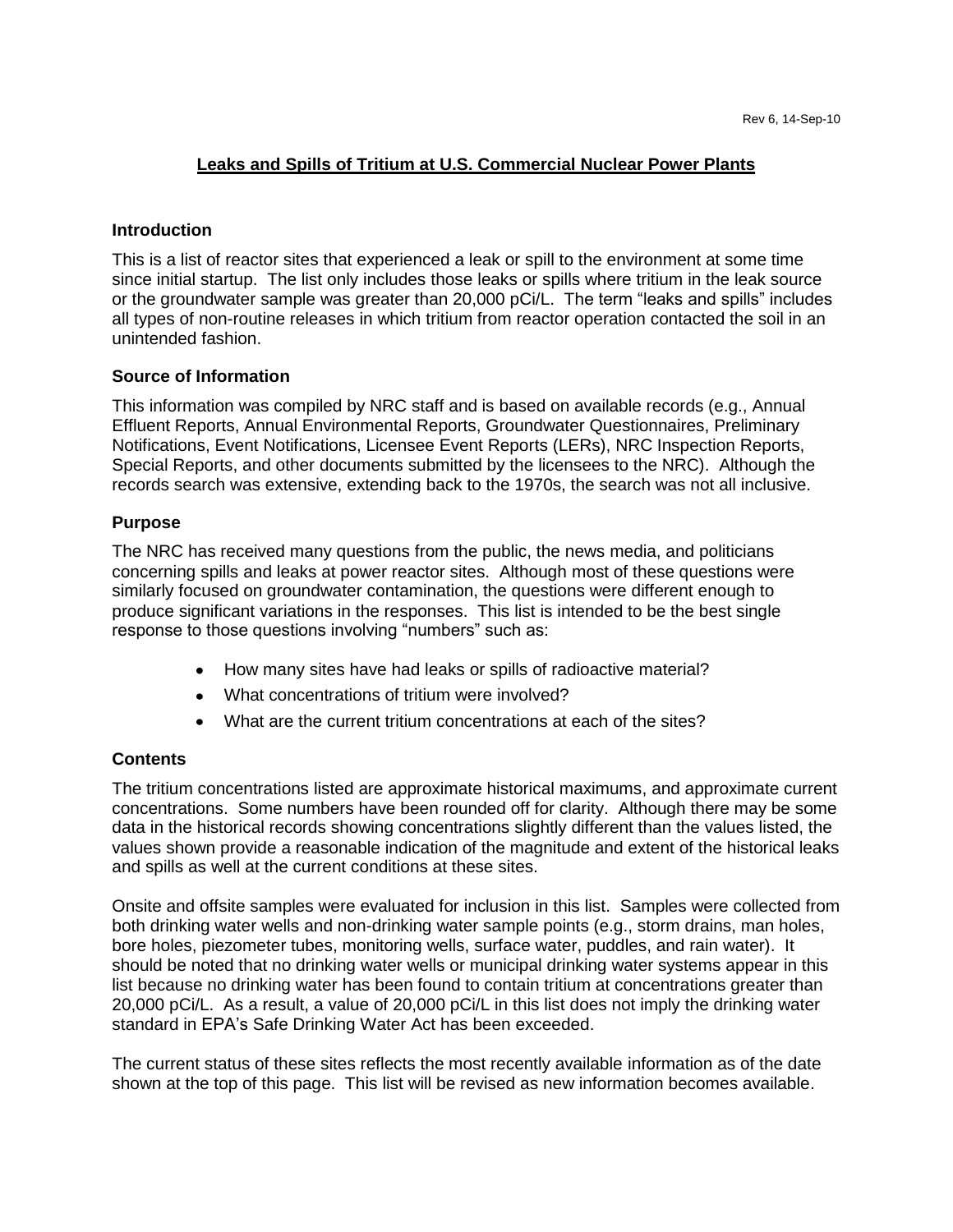After a radioactive spill or leak, tritium is generally the first radionuclide to be identified in groundwater. This is because tritium travels through the soil faster than other radionuclides. Leaks and spills at some sites (e.g., Indian Point, Braidwood) involved nuclides other than tritium (e.g., Cobalt-60, Cobalt-58, Cesium-134, Cesium-137, Strontium-90, Nickel-63), but those radionuclides are not included in this list.

## **Significant Changes in this Version**

- The current status of each site was added to this list.
- Five reactor sites were added to the list based on recent information.
- Some of the dates for the historical releases were updated (with the month and day).

## **Summary**

There are 65 sites with operating commercial nuclear power plants in the United States. Records indicate 37 of these sites have had leaks or spills that involved tritium in excess of 20,000 pCi/L at some time during their operating history. Fifteen sites are currently reporting tritium, from a leak or spill, in excess of 20,000 pCi/L. Although many sites have had leaks or spills involving tritium, no site is currently detecting tritium in the offsite environment, or in drinking water, in excess of 20,000 pCi/L.

Tritium rapidly disperses and dissipates in the environment, and as a result, tritium from leaks and spills is typically not detected outside the facility boundary. The historical data indicates in only one instance, at Braidwood, was tritium from a leak or spill found in the offsite environment in excess of 20,000 pCi/L. All samples from Braidwood since 2008 indicate tritium is no longer present in excess of 20,000 pCi/L in either the onsite or the offsite environment.

## **Conclusion**

The existing compliment of 104 power reactors, each operating for 20-40 years, represents approximately 3000 reactor years of operation. During that time, leaks and spills involving tritium have occurred at many commercial power reactors in the United States. This list demonstrates that in all of that time, and with all the leaks and spills that have occurred, no drinking water supply has exceeded the allowable level for tritium specified in EPA's Safe Drinking Water Act.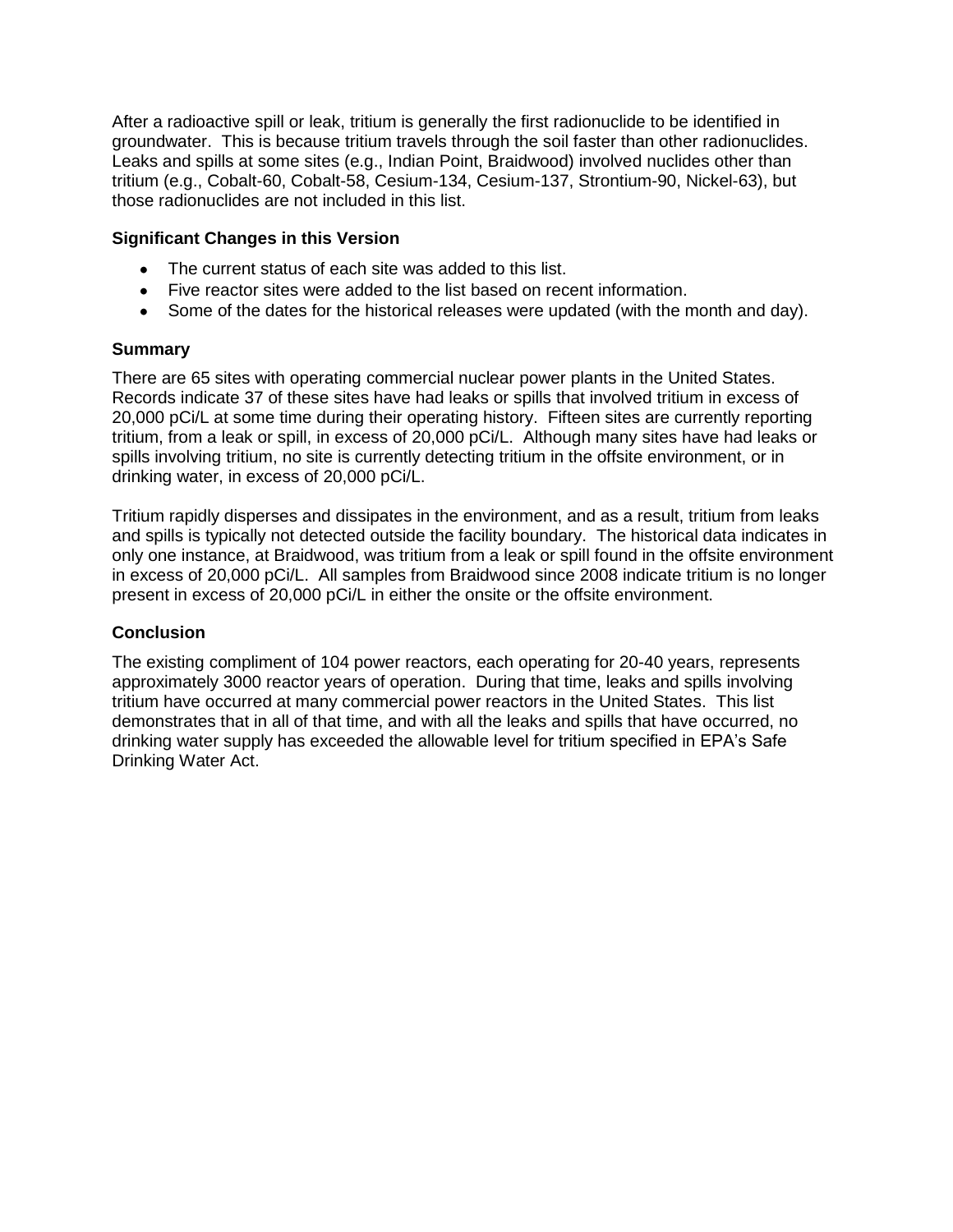# **Leaks and Spills of Tritium at U.S. Commercial Nuclear Power Plants**

It is imperative that the preceding paragraphs accompany any reproduction of this list so that the information is communicated in the proper context.

| #              | <b>Site</b>          | Approximate<br><b>Historical</b><br><b>Maximum</b><br><b>Tritium</b><br>Concentration,<br>pCi/L | Approx<br>Date of<br><b>Historical</b><br><b>Maximum</b><br><b>Tritium</b> | Status Update - Highest Tritium<br>Concentration Currently On Site,<br>pCi/L | Date of Status<br>Update |
|----------------|----------------------|-------------------------------------------------------------------------------------------------|----------------------------------------------------------------------------|------------------------------------------------------------------------------|--------------------------|
| 1              | Braidwood            | 247,000                                                                                         | 1998                                                                       | 5,510                                                                        | 31-Dec-2009              |
| $\overline{2}$ | <b>Browns Ferry</b>  | 2,050,000                                                                                       | 7-Apr-10                                                                   | 2,050,000                                                                    | 7-Apr-10                 |
| 3              | <b>Brunswick</b>     | 1,300,000                                                                                       | 2007                                                                       | 272,000                                                                      | 23-Nov-09                |
| 4              | <b>Byron</b>         | 82,000                                                                                          | 13-Feb-06                                                                  | 1,360                                                                        | 31-Dec-09                |
| 5              | Callaway             | 200,000                                                                                         | Jun-2006                                                                   | 814                                                                          | 14-Dec-2009              |
| 6              | Catawba              | 42,000                                                                                          | 8-Oct-07                                                                   | 47,500                                                                       | 31-Dec-2009              |
| $\overline{7}$ | Columbia             | 270,000                                                                                         | 13-Mar-93                                                                  | 2,600                                                                        | 15-Jun-10                |
| 8              | Davis-Besse          | 37,500                                                                                          | 23-Oct-08                                                                  | 8,000                                                                        | 31-Dec-2009              |
| 9              | Dresden              | 3,200,000                                                                                       | 5-Jun-09                                                                   | 3,110,000                                                                    | 31-Dec-2009              |
| 10             | Fitzpatrick,<br>J.A. | >20,000                                                                                         | 1991                                                                       | No tritium is detectable from the<br>1991 event.                             | $2-Jun-10$               |
| 11             | Ginna, R.E.          | 20,000                                                                                          | 1996                                                                       | No tritium is detectable from the<br>1996 event.                             | 31-Dec-09                |
| 12             | Hatch, E.I.          | 4,000,000                                                                                       | 7-Nov-03                                                                   | 100,000                                                                      | 31-Dec-09                |
| 13             | <b>Indian Point</b>  | 600,000                                                                                         | 2005                                                                       | 164,000                                                                      | 31-Dec-09                |
| 14             | Kewaunee             | >20,000                                                                                         | 2006                                                                       | 9,334                                                                        | 31-Dec-09                |
| 15             | LaSalle              | 715,000                                                                                         | 30-Jun-10                                                                  | 715,000                                                                      | $1-Jul-10$               |
| 16             | Millstone            | 34,000                                                                                          | 28-Nov-07                                                                  | 3,660                                                                        | 13-Jan-09                |
| 17             | Monticello           | 21,300                                                                                          | 12-Sep-09                                                                  | 21,727                                                                       | 31-Dec-09                |
| 18             | Oconee               | 35,400                                                                                          | 26-Jan-10                                                                  | 32,700                                                                       | 15-Jul-10                |
| 19             | <b>Oyster Creek</b>  | 10,800,000                                                                                      | 24-Aug-09                                                                  | 600,000 to 700,000                                                           | 14-Sep-10                |
| 20             | Palisades            | 217,351                                                                                         | 31-Dec-09                                                                  | 217,351                                                                      | 31-Dec-09                |
| 21             | Palo Verde           | 4,200,000                                                                                       | 19-Mar-93                                                                  | Onsite wells show no detectable<br>tritium.                                  | 31-Dec-09                |
| 22             | Peach Bottom         | 127,000                                                                                         | 6-Jul-09                                                                   | 110,000                                                                      | 31-Dec-09                |
| 23             | Perry                | 59,900                                                                                          | 2006                                                                       | No tritium is detectable from the<br>2006 event.                             | 31-Dec-09                |
| 24             | Pilgrim              | 25,552                                                                                          | 19-Jul-10                                                                  | 2,790                                                                        | 30-Aug-10                |
| 25             | <b>Quad Cities</b>   | 7,500,000                                                                                       | 2008                                                                       | 771,000                                                                      | 31-Dec-09                |
| 26             | <b>River Bend</b>    | 129,000                                                                                         | 16-Jan-08                                                                  | No tritium is detectable from the<br>2008 event.                             | 31-Dec-09                |